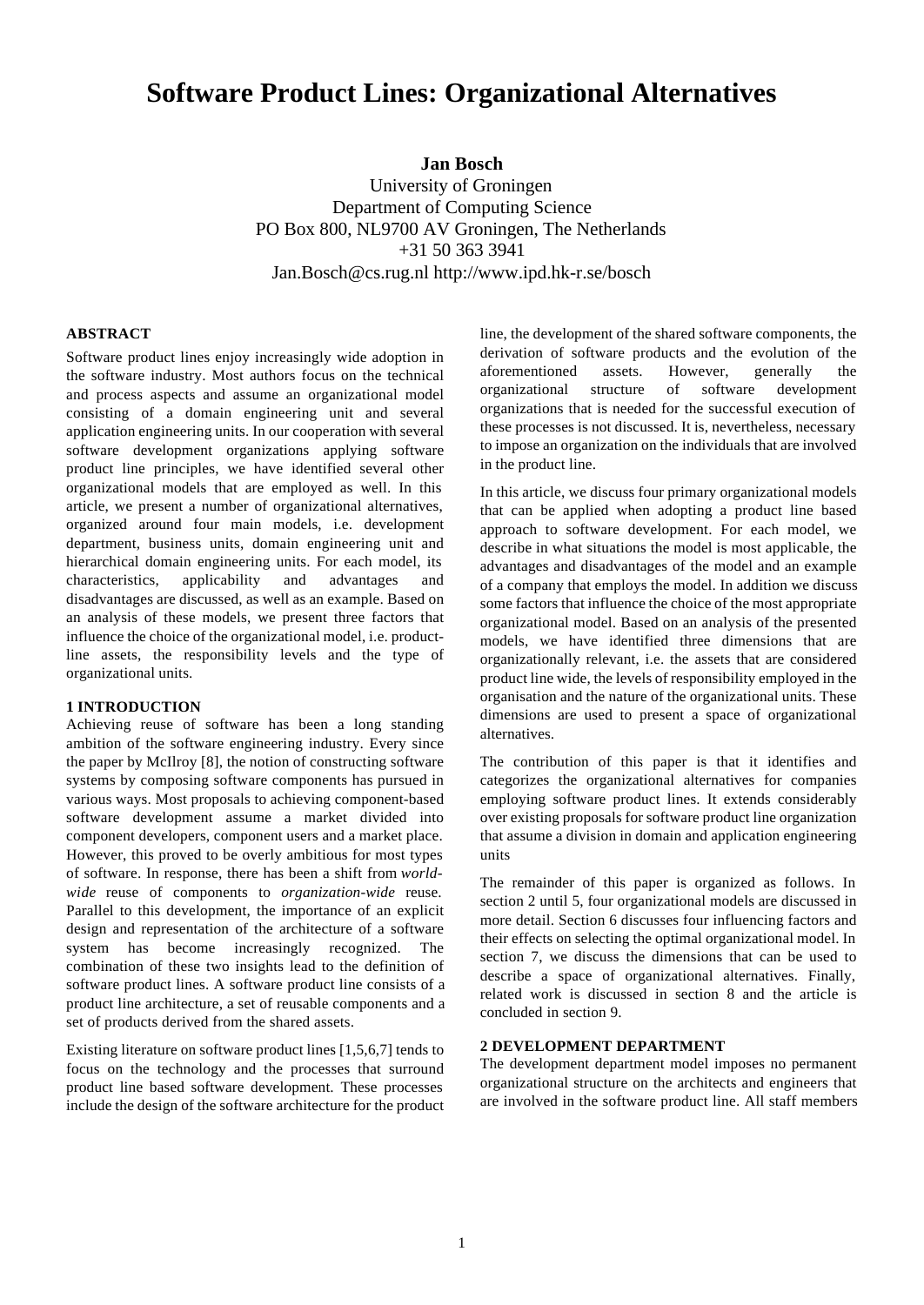can, in principle, be assigned to work with any type of asset within the family. Typically, work is organized in projects that dynamically organize staff members in temporary networks. These projects can be categorized into domain engineering projects and application (or system) engineering projects. In the former, the goal of the project is the development of a new reusable asset or a new version of it, e.g. a software component. The goal is explicitly not a system or product that can be delivered to internal or external customers of the development department. The system engineering projects are concerned with developing a system, either a new or a new version, that can be delivered to a customer. Occasionally, extensions to the reusable assets are required to fulfil the system requirements that are more generally applicable than just the system under development. In that case, the result of the system engineering project may be a new version of one or more of the reusable assets, in addition to the deliverable system.

In figure 1, the development department model is presented graphically. Both the reusable product line assets and the concrete systems built based on these assets are developed and maintained by a single organizational unit.



**Figure 1: Development department model**

## **2.1 Applicability**

The development department model is primarily applicable for relatively small organizations and for consultancy organizations, i.e. organizations that sell projects rather than products to their customers. Based on our experience, our impression is that this model works up to around 30 softwarerelated staff members in product-based organizations. If the number of staff members exceeds 30, generally some kind of organizational restructuring is required anyhow, independent of the use of a product line.

#### **2.2 Advantages and disadvantages**

The development department model has, as most things in life, a number of advantages and disadvantages. The primary advantage is simplicity and ease of communication. Since all staff members are working within the same organizational context, come in contact with all parts of the system family and have contact with the customers, the product line can be developed and evolved in a very efficient manner with little organizational and administrative overhead. A second advantage is that, assuming that a positive attitude towards reuse-based software development exists within the department, it is possible to adopt a software product line approach without changing the existing organization, which may simplify the adoption process.

The primary disadvantage of this approach is that it is not scalable. When the organization expands and reaches, e.g., around 30 staff members, it is necessary to reorganize and to create specialized units. A second disadvantage is that typically within organizations, staff members are, depending on the local culture, more interested in either domain engineering or system engineering, i.e. it has higher status in the informal organization to work with a particular type of engineering. The danger is that the lower status type of engineering is not performed appropriately. This may lead to highly general and flexible reusable components, but systems that do not fulfil the required quality levels, or visa versa.

#### **2.3 Example**

A company that employed this organizational model is Securitas Larm, Sweden. All their product development, i.e. hardware and software, is concentrated in a single development department. This department maintains a product line in the domain of fire-alarm systems, as we describe in [2]. The department has an engineering staff about 25 persons, so it fits our applicability requirement. In fact, up to a number of years ago, development was organized in product business units. Each product unit was responsible for sales, marketing, installation and development of the product. However, especially development did not function well in this organizational form. Generally only up to five engineers worked with the product development, which was too few to create an effective development organization. Consequently, Securitas Larm decided to reorganize development into a single development department.

#### **3 BUSINESS UNITS**

The second organizational model that we discuss is organized around business units. Each business unit is responsible for the development and evolution of one or a few products in the software product line. The reusable assets in the product line are shared by the business units. The evolution of shared assets is generally performed in a distributed manner, i.e. each business unit can extend the functionality in the shared assets, test it and make the newer version available to the other business units. The initial development of shared assets is generally performed through domain engineering projects. The project team consists of members from all or most business units. Generally, the business units most interested in the creation of, e.g. a new software component, put the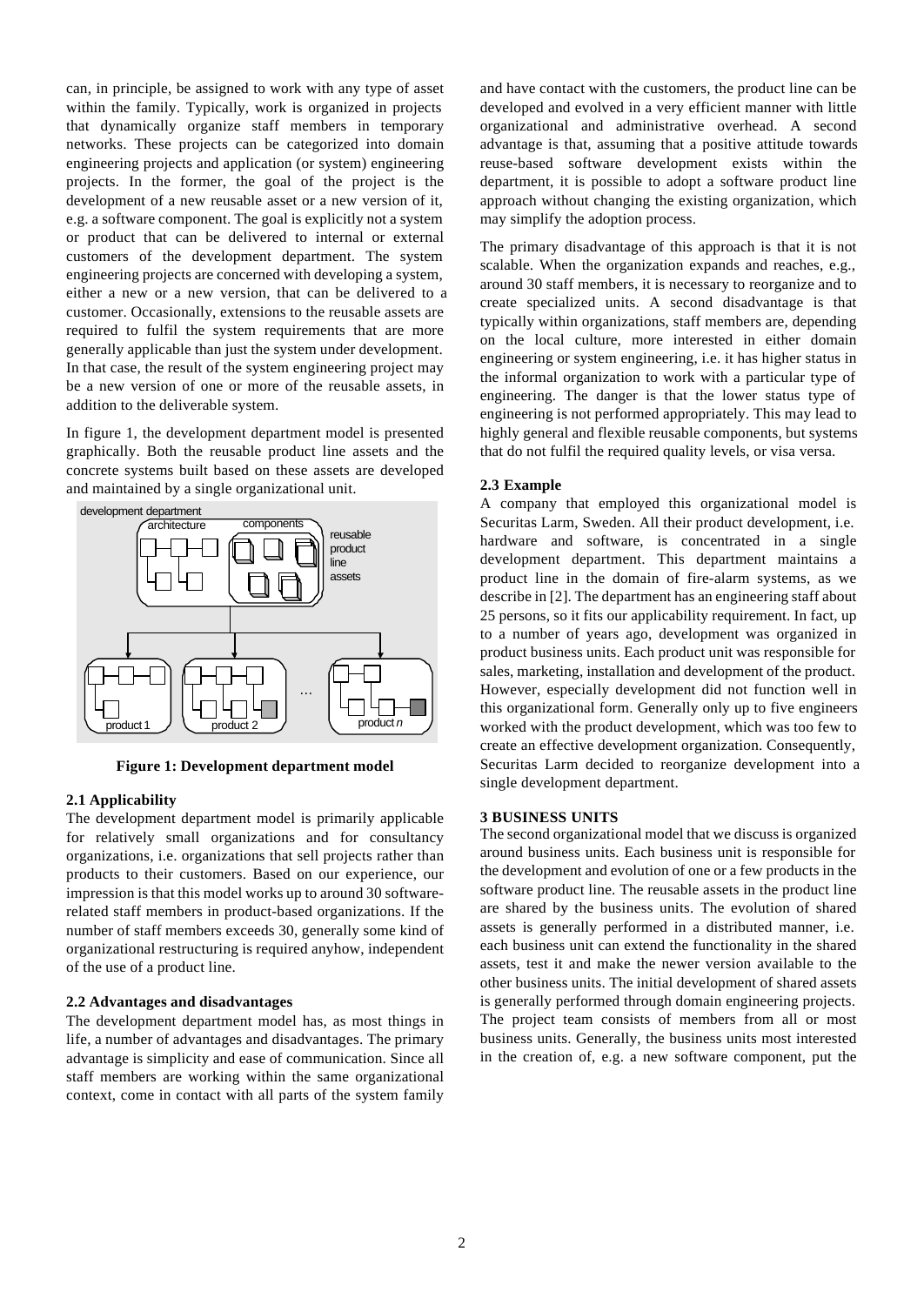largest amount of effort in the domain engineering project, but all business units share, in principle, the responsibility for all common assets.

Depending on the number and size of the business units and the ratio of shared versus system specific functionality in each system, we have identified three levels of maturity, especially with respect to the evolution of the shared assets:

**Unconstrained model.** In the unconstrained model, any business unit can extend the functionality of any shared component and make it available as a new version in the shared asset base. The business unit that performed the extension is also responsible for verifying that, where relevant, all existing functionality is untouched and that the new functionality performs according to specification.

A typical problem that companies using this model suffer from is that, typically software components, are extended with too system-specific functionality. Either the functionality has not been generalized sufficiently or the functionality should have been implemented as systemspecific code, but for internal reasons, e.g. implementation efficiency or system performance, the business unit decided to implement the functionality as part of the shared component.

These problems normally lead to the erosion or degradation of the component, i.e. it becomes, over time, harder and less cost-effective to use the shared component, rather than developing a system-specific version of the functionality. As we discussed in [2], some companies have performed component reengineering projects in which a team consisting of members from the business units using the component, reengineers the component and improves its quality attributes to acceptable levels. Failure to reengineer when necessary may lead to the situation where the product line exists on paper, but where the business units develop and maintain system-specific versions of all or most components in the product line, which invalidates all advantages of a software product line approach, while maintaining some of the disadvantages.

**Asset responsibles.** Especially when the problems discussed above manifest themselves in increasing frequency and severity, the first step to address these problems is to introduce asset responsibles. An asset responsible has the obligation to verify that the evolution of the asset is performed according to the best interest of the organization as a whole, rather than optimal from the perspective of a single business unit. The asset responsible is explicitly not responsible for the implementation of new requirements. This task is still performed by the business unit that requires the additional functionality. However, all evolution should occur with the asset responsible's consent and before the new version of the asset is made generally accessible, the asset responsible will verify through regression testing and other means that the other business units are at least not negatively affected by the evolution. Preferably, new requirements are implemented in such a fashion that even other business units can benefit from them. The asset responsible is often selected from the business unit that makes most extensive and advanced use of the component.

Although the asset responsible model, in theory at least, should avoid the problems associated with the unconstrained model, in practice it often remains hard for the asset responsible to control the evolution. One reason is that timeto-market requirements for business units often are prioritized by higher management, which may force the asset responsible to accept extensions and changes that do not fulfil the goals, e.g. too system-specific. A second reason is that, since the asset responsible does not perform the evolution him or herself, it is not always trivial to verify that the new requirements were implemented as agreed upon with the business unit. The result of this is that components still erode over time, although generally at a lower pace than with the unconstrained model.

Mixed responsibility. Often, with increasing size of the system family, number of staff and business units, some point is reached where the organization still is unwilling to adopt the next model, i.e. domain engineering units, but wants to assign the responsibility for performing the evolution assets to a particular unit. In that case, the mixed responsibility model may be applied. In this model, each business unit is assigned the responsibility for one or more assets, in addition to the product $(s)$  the unit is responsible for. The responsibility for a particular asset is generally assigned to the business unit that makes the most extensive and advanced use of the component. Consequently, most requests for changes and extensions will originate from within the business unit, which simplifies the management of asset evolution. The other business units have, in this model, no longer the authority to implement changes in the shared component. Instead, they need to issue requests to the business unit responsible for the component whenever an extension or change is required.

The main advantage of this approach is the increased control over the evolution process. However, two potential disadvantages exist. First, since the responsibility for implementing changes in the shared asset is not always located at the business unit that needs those changes, there are bound to be delays in the development of systems that could have been avoided in the approaches described earlier. Second, each business unit has to divide its efforts between developing the next version of its product(s) and the evolution of the component(s) it is responsible for. Especially when other business units have change requests, these may conflict with the ongoing activities within the business unit and the unit may prioritize its own goals over the goals of other business units. In addition, the business unit may extend the components it is responsible for in ways that are optimized for its own purposes, rather than for the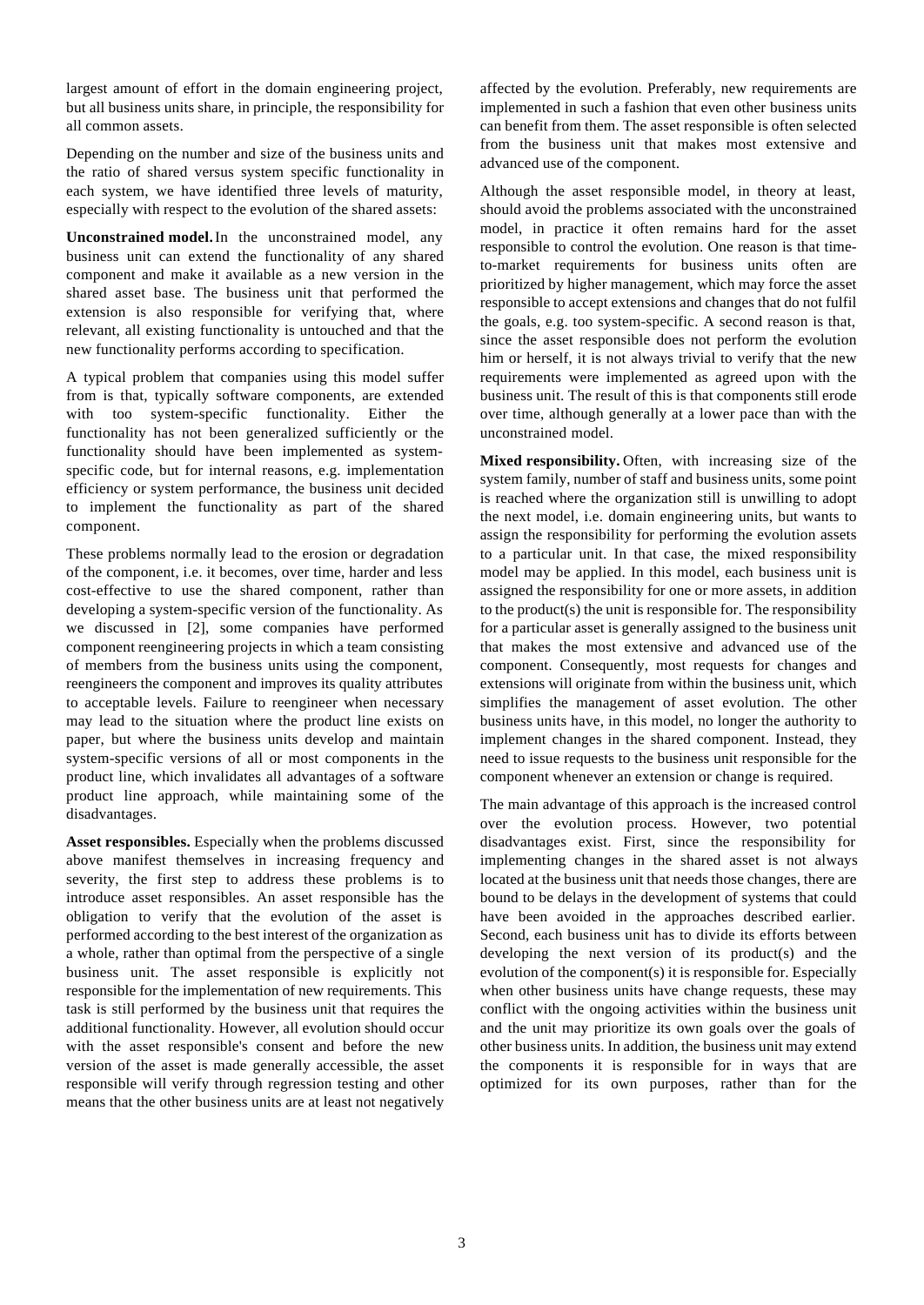organization as a whole. These developments may lead to conflicts between the business units and, in the worst case, the abolishment of the product line approach.

**Conflicts.** The way the software product line came into existence is, in our experience, an important factor in the success or failure of a family. If the business units already exist and develop their systems independently and, at some point, the software product line approach is adopted because of management decisions, conflicts between the business units are rather likely because giving up freedom that one had up to that point in time is generally hard. If the business units exist, but the product line gradually evolves because of bottom-up, informal cooperation between staff in different business units, this is an excellent ground to build a product line upon. However, the danger exist that when cooperation is changed from optional to obligatory, tensions and conflicts appear anyhow. Finally, in some companies, business units appear through an organic growth of the company. When expanding the set of systems developed and maintained by the company, at some point, a reorganization into business units is necessary. However, since the staff in those units earlier worked together and used the same assets, both the product line and cooperation over business units develop naturally and this culture often remains present long after the reorganization, especially when it is nurtured by management. Finally, conflicts and tensions between business units must resolved by management early and proactively since they imply considerable risk for the success of the product line.

In figure 2, the business unit model is presented graphically. The reusable system-family assets are shared by the business units, both with respect to use as well as to evolution.



**Figure 2: Business unit model**

#### **3.1 Applicability**

As discussed in section 2, when the number of staff members is too low, e.g. below 30, the organization in business units is often not optimal since too few people are working together and the communication overhead over unit boundaries is too large. On the other hand, our hypothesis, based on a number of cases that we have studied, is that when the number of staff members exceeds 100, domain engineering units may become necessary to reduce the n-to-n communication between all business units to a one-to-n communication between the domain engineering unit and the system engineering units. Thus, with respect to staff size, we believe that the optimal range for the business unit model is between 30 and 100, although this, to a large extent, depends on the specific context as well.

## **3.2 Advantages and disadvantages**

The advantage of this model is that it allows for effective sharing of assets, i.e. software architectures and components, between a number of organizational units. The sharing is effective in terms of access to the assets, but in particular the evolution of assets (especially true for the unconstrained and the asset responsible approaches). In addition, the approach scales considerably better than the development department model, e.g. up to 100 engineers in the general case.

The main disadvantage is that, due to the natural focus of the business units on systems (or products), there is no entity or explicit incentive to focus on the shared assets. This is the underlying cause for the erosion of the architecture and components in the system family. The timely and reliable evolution of the shared assets relies on the organizational culture and the commitment and responsibility felt by the individuals working with the assets.

#### **3.3 Example**

Axis Communications, Sweden, employs the business unit model. Their storage-server, scanner-server and cameraserver products are developed by three business units. These business units share a common product line architecture and a set of more than ten object-oriented frameworks that may be extended with system-specific code where needed. Initially, Axis used the unconstrained model with relatively informal asset responsibles, but recently the role of asset responsibles has been formalized and they now have the right to refuse new versions of assets that do not fulfil generality, quality and compatibility requirements. The assets responsibles are taken from the business units that make the most extensive and advanced use of the associated assets. Within the organization, discussions were ongoing whether an independent domain engineering unit, alternatively, a mixed responsibility approach would be needed to guarantee the proper evolution of assets. Whenever new assets or a major redesign of some existing asset is needed, Axis has used domain engineering projects, but `disguised' these projects as system engineering projects by developing prototype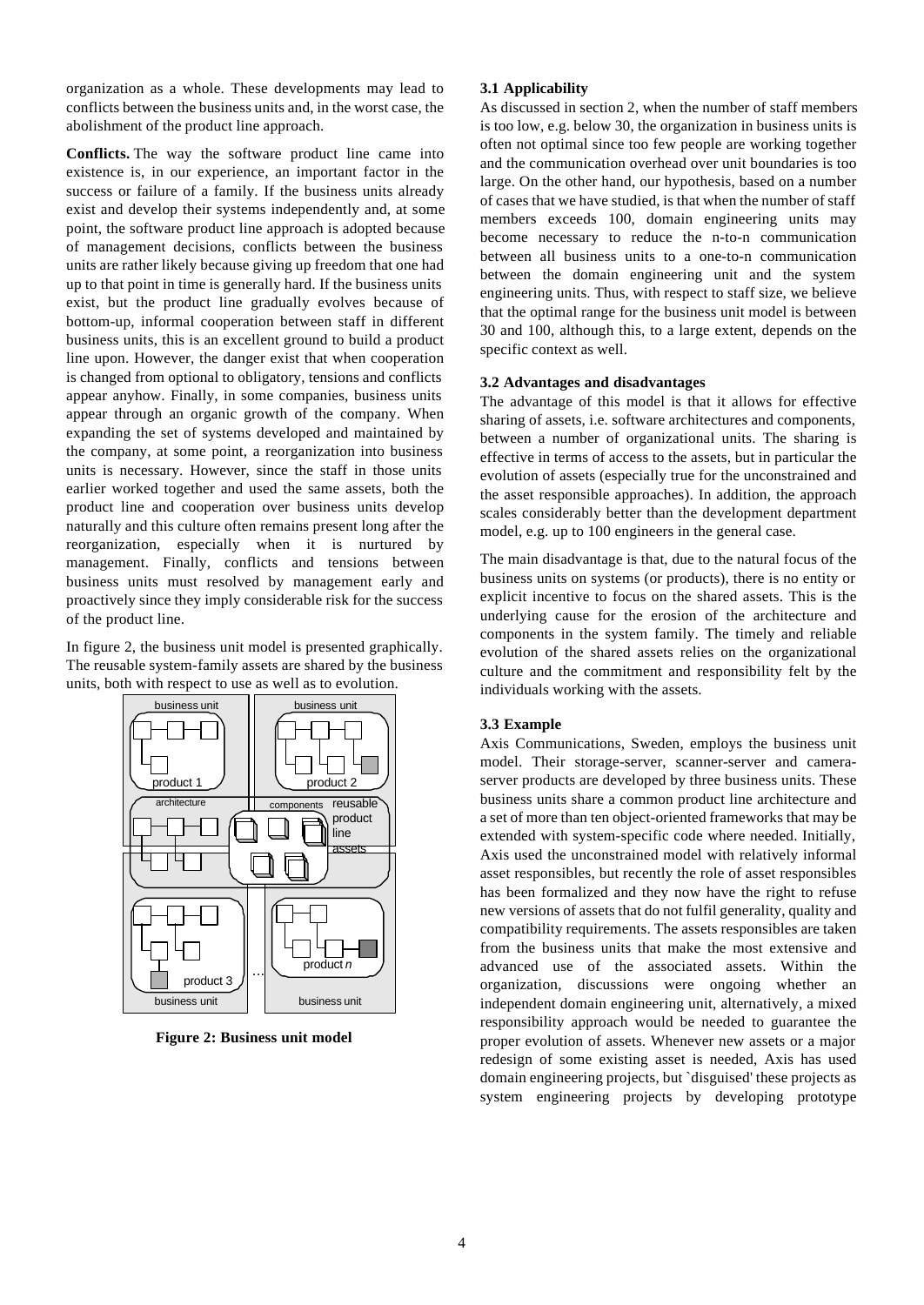systems. The advantage of the latter is that the integration of the new asset with the existing assets is automatically verified as part of the domain engineering project.

### **4 DOMAIN ENGINEERING UNIT**

The third organizational model for software product lines is concerned with separating the development and evolution of shared assets from the development of concrete systems. The former is performed by a, so-called, domain engineering unit, whereas the latter is performed by product engineering units. System engineering units are sometimes referred to as application or system engineering units.

The domain engineering unit model is typically applicable for larger organizations, but requires considerable amounts of communication between the product engineering units, that are in frequent contact with the users of their products, and the domain engineering unit that has no direct contact with customers, but needs a good understanding of the requirements that the product engineering units have. Thus, one can identify flows in two directions, i.e. the requirements flow from the product engineering units towards the domain engineering unit and the new versions of assets, i.e. the software architecture and the components of system family, are distributed by the domain engineering unit to the product engineering units.

The domain engineering unit model exists in two alternatives, i.e. an approach where only a single domain engineering unit exists and, secondly, an approach where multiple domain engineering units exist. In the first case, the responsibility for the development and evolution of all shared assets, i.e. the software architecture and the components, is assigned to a single organizational unit. This unit is the sole contact point for the product engineering units that construct their products based on the shared assets.

The second alternative employs multiple domain engineering units, i.e. one unit responsible for the design and evolution of the software architecture for the product line and, for each architectural component (or set of related components), a component engineering unit that manages the design and evolution of the components. Finally, the product engineering units are, also in this alternative, concerned with the development of products based on the assets. The main difference between the first and second alternative is that in the latter, the level of specialization is even higher and that product engineering units need to interact with multiple domain engineering units.

In figure 3, the organizational model for using domain engineering unit is presented. The domain engineering unit is responsible for the software architecture and components of the product line, whereas the system engineering units are responsible for developing the systems based on the shared assets.

# **4.1 Applicability**

Especially smaller companies are very sceptical of domain engineering units. One of the concerns is that, just because domain engineering units are concerned with reusable assets, rather than products that are relevant for users, these units may not be as focused on generating added value, but rather lose themselves in aesthetic, generic, but useless abstractions. However, based on our experience, our impression is that when the number of staff members working within a product family exceeds around 100 software engineers, the amount of overhead in the communication between the business units causes a need for an organizational unit or units specialized on domain engineering.

Multiple rather than a single domain engineering unit becomes necessary when the size of the domain engineering unit becomes too large, e.g. 30 software engineers. In that case, it becomes necessary to create multiple groups that focus on different component sets within a product line software architecture. In some cases, although component engineering units exist, no explicit product line architecture unit is present. Rather, a small team of software architects from the component engineering units assumes the responsibility for the overall architecture.

Finally, at which point the complexities of software development even exceed the domain engineering unit approach is not obvious, but when the number of software engineers is in the hundreds, the hierarchical domain engineering units model, discussed in the next section, may become necessary.



**Figure 3: The domain engineering unit model**

#### **4.2 Advantages and disadvantages**

Despite the scepticism in, especially smaller organizations, the domain engineering unit model has a number of important advantages. First, as mentioned, it removes the need for n-ton communication between the business units, and reduces it to one-to-n communication. Second, whereas business units may extend components with too product-specific extensions, the domain engineering unit is responsible for evolving the components such that the requirements of all systems in the product line are satisfied. In addition, conflicts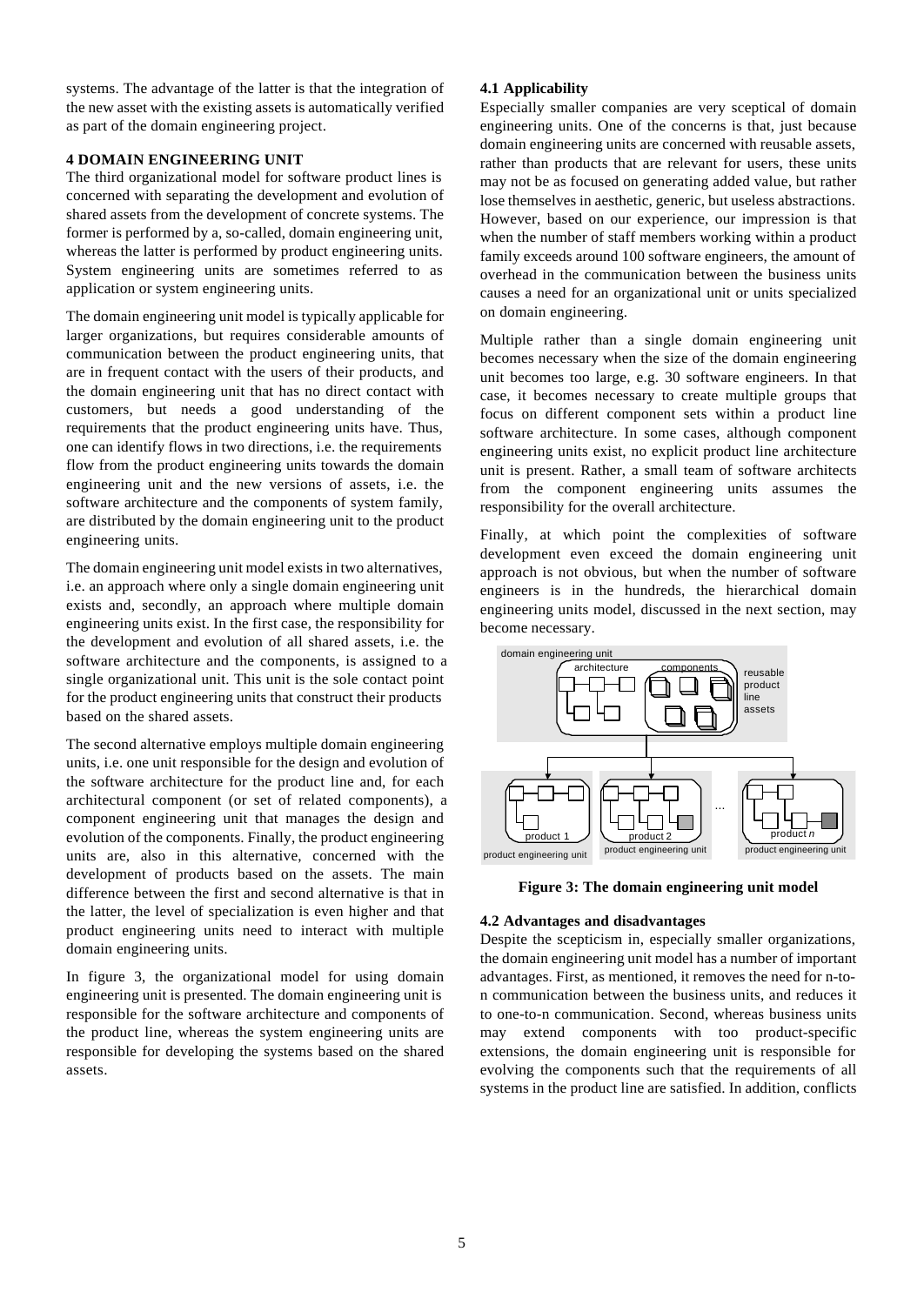can be resolved in a more objective and compromise-oriented fashion. Finally, the domain engineering unit approach scales up to much larger numbers of software engineering staff than the aforementioned approaches.

Obviously, the model has some associated disadvantages as well. The foremost is the difficulty of managing the requirements flow towards the domain engineering unit, the balancing of conflicting requirements from different product engineering units and the subsequent implementation of the selected requirements in the next version of the assets. This causes delays in the implementation of new features in the shared assets, which, in turn, delays the time-to-market of products. This may be a major disadvantage of the domain engineering unit model since time-to-market is the primary goal of many software development organizations. To address this, the organization may allow product engineering units to, at least temporarily, create their own versions of shared assets by extending the existing version with productspecific features. This allows the product engineering unit to improve its time-to-market while it does not expose the other product engineering units to immature and instable components. The intention is generally to incorporate the product-specific extensions, in a generalized form, into the next shared version of the component.

## **4.3 Example**

The domain engineering unit model is used by Symbian. The EPOC operating system consists of a set of components and the responsibility of a number of subsets is assigned to specialized organizational units. For each device family requirement definition (DFRD), a unit exists that composes and integrates versions of these components into a release of the complete EPOC operating system to the partners of Symbian. The release contains specific versions and instantiations of the various components for the particular DFRD. Some components are only included in one or a few of the DFRDs.

#### **5 HIERARCHICAL DOMAIN ENGINEERING UNITS**

As we discussed in the previous section, there is an upper boundary on the size of an effective domain engineering unit model. However, generally even before the maximum staff member size is reached, often already for technical reasons, an additional level has been introduced in the software product line. This additional layer contains one or more specialized product lines that, depending on their size and complexity can either be managed using the business unit model or may actually require a domain engineering unit.

In the case that a specialized product line requires a domain engineering unit, we have, in fact, instantiated the hierarchical domain engineering units model that is the topic of this section. This model is only suitable for a large or very large organization that has an extensive family of products. If, during the design or evolution of the product line, it becomes necessary to organize the product line in a hierarchical manner and a considerable number of staff members is involved in the product line, then it may be necessary to create specialized domain engineering units that develop and evolve the reusable assets for a subset of the products in the family.

The reusable product line assets at the top level are frequently referred to as a platform and not necessarily identified as part of the product line. We believe, however, that it is relevant to explicitly identify and benefit from the hierarchical nature of these assets. Traditionally, platforms are considered as means to provide shared functionality, but without imposing any architectural constraints. In practice, however, a platform does impose constraints and when considering the platform as the top-level product line asset set, this is made more explicit and the designers of specialized product lines and family members will derive from the software architecture rather than design it.

In figure 4, the hierarchical domain engineering units model is presented graphically. For a subset of the systems in the product line, a domain engineering unit is present that develops and maintains the specialized product line software architecture and the associated components. Only the components specific for the subset in the product line are the responsibility of the specialized domain engineering unit. All other components are inherited from the overall product line asset base. The specialized domain engineering unit is also responsible for integrating the specialized with the general reusable assets.



**Figure 4: Hierarchical domain engineering unit model**

#### **5.1 Applicability**

As mentioned in the introduction, the hierarchical domain units model becomes the preferred model when the number and variability of systems in the family is large or very large and considerable numbers of staff members, i.e. hundreds,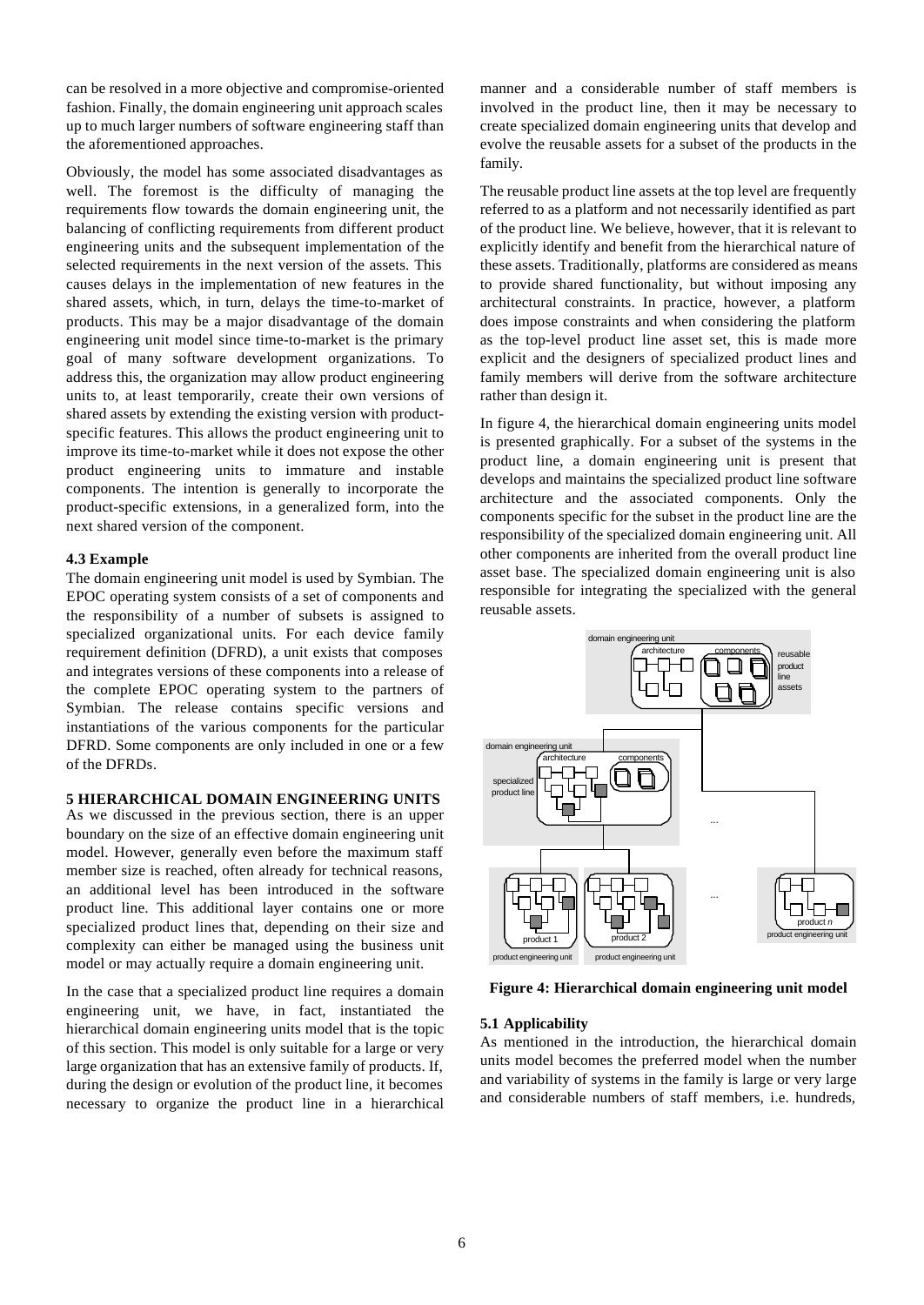are involved. Consequently, the model is primarily suitable in large organizations and long-lived systems in the family, since the effort and expenses involved in building up this organizational model are substantial.

The complexities involved in the implementation and use of this organizational model are beyond the scope of this article, but a considerable maturity with respect to software development projects is required for this approach to succeed. This model is the fourth and most complex model that we discuss and if the product line cannot be captured within this model, it is reasonable to assume that the scope of the family has been set too wide.

# **5.2 Advantages and disadvantages**

The advantages of this model include its ability to encompass large, complex product lines and organize large numbers of engineers. None of the organizational models discussed earlier scales up to the hundreds of software engineers that can be organized using this model.

The disadvantages include the considerable overhead that the approach implies and the difficulty of achieving agile reactions to changed market requirements. Typically, a delicate balance needs to be found between allowing product engineering units to act independent, including the temporary creation of product-specific versions of product line components, versus capitalizing on the commonalities between products and requiring product engineering units to use shared versions of components.

#### **5.3 Example**

An example of an organization that has successfully adopted the hierarchical domain engineering units model is Nokia Mobile Phones. This company develops and maintains a wide variety of products in the wireless information devices domain, in particular mobile phones. The company has applied a product line approach to its mobile phone development for several years. The software product line consists of two levels. The top level, i.e. a 'platform', is developed and maintained by a top-level 'infrastructure' group, and consists of a product line architecture and a set of components, that are shared by all mobile phone products and ported to different hardware platforms. For subsets of products in the product family, specialized groups exist that develop, especially, components specific for the family members in the subset. These domain engineering units have frequent contact and exchange considerable amounts of information, but are organized as independent units.

#### **6 INFLUENCING FACTORS**

Up to this point, we have presented the size of the product line and the engineering staff involved in the development and evolution of the product line as the primary factors in selecting the appropriate organizational model. Although, in our experience, the above factors indeed are the most prominent, several factors exist that should be allowed to influence the selection decision as well. Below, we present some factors that we have identified in industry as relevant in this context.

#### **6.1 Geographical distribution**

Despite the emergence of a variety of technological solutions aiming at reducing the effects of geographical location, e.g. telephone, e-mail, video conferencing and distributed document management, the physical location of the staff involved in the software product line still plays a role. It simply is more difficult to maintain effective and efficient communication channels between teams that are in disparate locations and, perhaps even, time zones, than between teams that are co-located. Therefore, units that need to exchange much information should preferably be located closer to each other than units that can cooperate with less information.

For instance, geographical distribution of the teams developing the systems in the family may cause a company to select the domain engineering unit model because it focuses the communication between the domain engineering unit and each product engineering unit, rather than the n-to-n communication required when using the business unit model.

#### **6.2 Project management maturity**

The complexity of managing projects grows exponentially with the size of the project (in virtually any measure). Therefore, the introduction of a software product line approach requires, independent of the organizational model, a relatively high level of maturity with respect to project management. Projects need to be synchronized over organizational boundaries and activities in different projects may be depending on each other, which requires experience and pro-activeness in project management.

To give an example, incorporating new functionality in a product line component at Axis Communications requires communication with the other business units at the start, the actual execution and at the end of the project. At the start because it should be verified that no other business unit is currently including the same or related functionality. During the project, to verify that the included functionality and the way in which it is implemented are sufficiently general and provide as much benefit as possible to the other business units. After the end of the project, to verify that the new version of the component provides backward compatibility to systems developed by the other business units.

## **6.3 Organizational culture**

The culture of an organization is often considered to be a hard to use concept, which is obviously the case. However, the attitude that each engineer has towards the tasks that he or she is assigned to do and the value patterns exhibited by the informal organizational groups have a major influence on the final outcome of any project. Thus, if a kind of `cowboy' or `hero' culture exists in which individual achievements are valued higher than group achievements, then this attitude can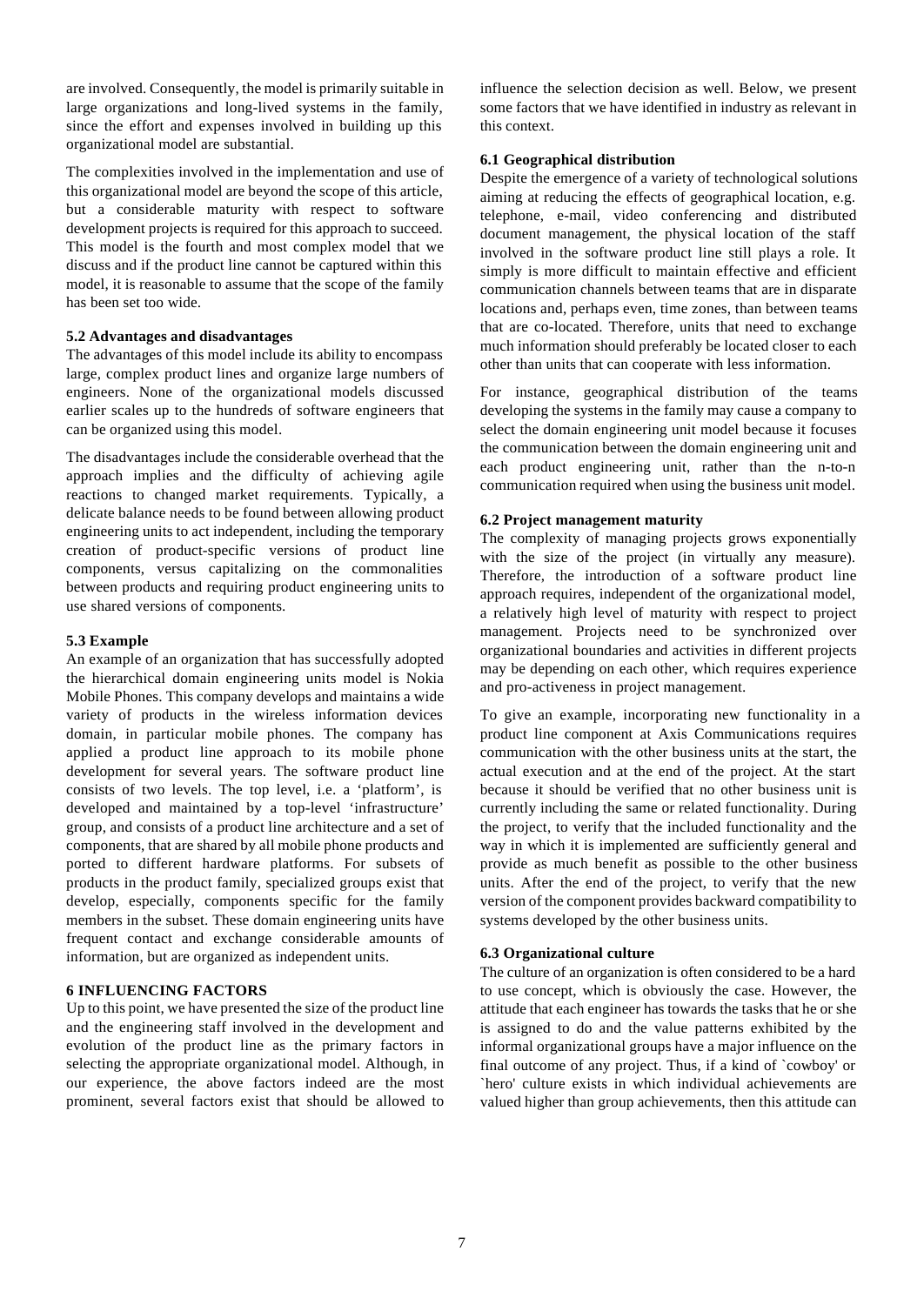prove to be a serious inhibitor of a successful software product line approach that is highly dependent on a team culture that supports interdependency, trust and compromise.

For instance, at one company, which will remain unnamed, we discussed the introduction of a software product line approach. The company had extensive experience in the use of object-oriented frameworks and within each business unit reuse was wide-spread and accepted. However, when top management tried to implement product line based reuse, business unit managers revolted and the initiative was cancelled. The reason, it turned out, was that each business unit would have to sacrifice its lead architect(s) for a considerable amount of time during the development of the reusable product line assets. In addition, the conversion would delay several ongoing and planned projects. These two effects of adopting a product line approach would, among others, lead to highly negative effects on the bonuses received by, especially, business unit management. One explanation could be that these managers were selfish people that did not consider what was best for the company as a whole. However, our explanation is that top management had, under many years, created a culture in which business units were highly independent profit centres. This culture conflicted directly with the product line approach top management tried to introduce.

#### **6.4 Type of systems**

Finally, an important factor influencing the optimal organizational model, but also the scope and nature of the system family, is the type of systems that make up the family. Systems whose requirements change frequently and drastically, e.g. due to new technological possibilities, are substantially less suitable for large up-front investments that a wide scoped, hierarchical software product line approach may require, than systems with relatively stable requirement sets and long lifetimes. Medical and telecommunication (server-side) systems are typical systems that have reasonably well understood functionality and that need to be maintained for at least a decade and often considerably longer.

For instance, consultancy companies that typically are project based are able to adopt a software product line approach. Since subsequent projects often are in the same domain, the availability of a product line architecture and a set of reusable components may substantially reduce lead time and development cost. However, the investment taken by such a company to develop these assets can never be in the same order of magnitude as a product-based company with clear market predictions for new products. The consultancy company has a significantly higher risk that future projects are not in exactly the same domain, but an adjacent, invalidating or at least reducing the usefulness of the developed assets. Consequently, investment and risk always need to be balanced appropriately.

#### **7 ORGANIZATIONAL DIMENSIONS**

Once we had identified the four organizational models and their variants, we performed an analysis of their characteristics. Based on this analysis, we have identified three dimensions that play role in the selection of the most appropriate organization for software product line based development. These dimensions are: the assets that are considered product line wide, the levels of responsibility employed in the organisation and the nature of the organizational units. When combined, these dimensions form a space of organizational alternatives. Below, each dimension is discussed in more detail. The section ends with a discussion of the relation between the dimensions and the discussed organizational models.

#### **7.1 Product line assets**

A software product line consists of a number of assets, i.e. the product line architecture, the product line components and the product specific software. In the traditional organizational model, the product line architecture and shared components are the responsibility of the domain engineering units whereas the product specific software is the responsibility of the application engineering units.

In our experience, the way assets are treated depends on the type of products and the type of organization employing a product line approach. Therefore, the assets considered by the organization as a whole may vary from just the product line architecture to all assets including the product specific code. Below, we describe four levels:

- Architecture: In organizations with little integration between the various units, a first step towards achieving a software product line may be to synchronise around a common architecture for the products where possible. In this case, only the architecture is the shared asset.
- **Platform**: Once a shared architecture is a place, it becomes possible to define some basic functionality as shared components. Typically, this functionality is shared by all products. In this way, the benefits of increased integration between different units are obvious and no or few disadvantages are present. Often, this type of sharing between product units is referred to as using a platform.
- **Components**: As in traditional software product lines, the next level is to share both the product line architecture and most of the software components that are shared among two or more products. At this point, typically some products experience disadvantages of using the product line. This requires the organization to explicitly stress the overall advantages which, obviously, should outweigh the local disadvantages.
- **Product specifics**: The highest level of integration is achieved when product specific code is explicitly considered at the product line level. The reason for focusing on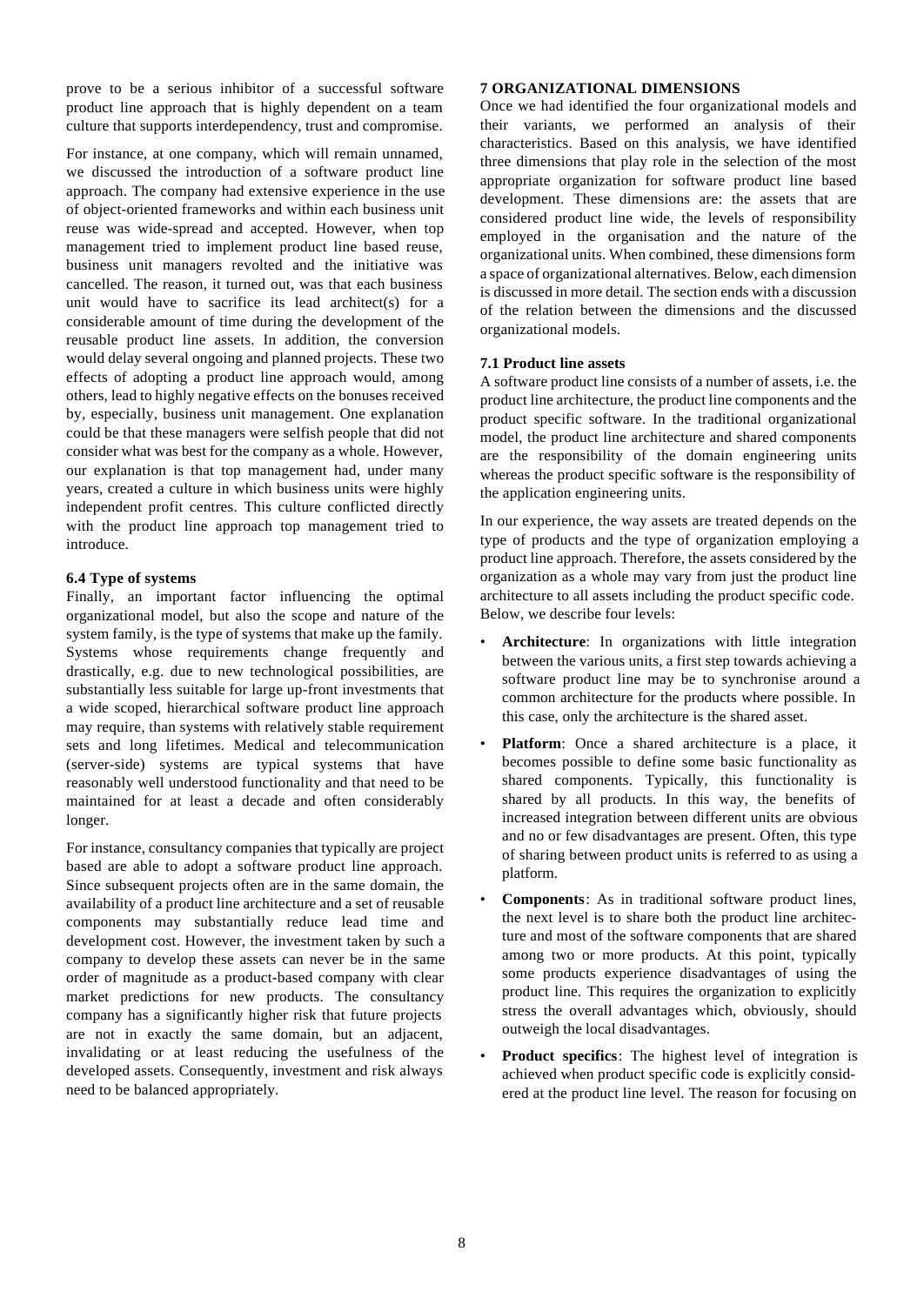product specific code is typically that much of this code, at some point in the future, is used in other products as well. Thus, by designing and developing product specific code carefully, future integration in the shared product line assets is made considerably easier.

#### **7.2 Responsibility levels**

A second dimension is the way responsibility for product line assets is handled. Again, traditionally a clear division between domain engineering and application engineering units exists. However, in many cases the actual assignment of responsibility is more fine grained. We have identified three levels of responsibility within organizations applying software product lines. Below these levels are discussed:

- **Shared:** Especially in organizations where a product line appeared in a bottom-up manner, the responsibility for the shared product line assets may, at least initially, be shared among the organizational units.
- **Responsible**: At some point, typically an individual or a small team is assigned at the responsible for the particular asset. However, this does not mean that the evolution of the asset is performed by the responsible. The responsibility of the person or team is limited to ensuring that changes do not violate the requirements of other users or decrease future modifiability.
- **Engineered**: The highest level of responsibility is achieved when a team is responsible for the development and evolution of a particular asset. This requires users of the asset to request changes from the team. The team has the responsibility to respond to change requests in a fair and timely manner.

#### **7.3 Organizational units**

The third dimension that we have identified as relevant for the organization of software product line based development is the way staff is organized into units. Our cooperation with software industry has learned us that one of four perspectives can be taken. Below, these perspectives are discussed.

- **Project:** The first model does not employ a permanent assignment of staff to units. This leads to a project-based type for organization, where staff is assigned to teams for the duration of projects.
- Product: The second model is to organize staff around products. Because staff is permanently assigned to a particular product, their experience leads to increased levels of efficiency. However, this experience is not shared between different products.
- **Shared components:** When considerable overlap between different products is identified, the company may decide to exploit this by identifying and defining a number of components that are assigned to units that act as service providers to the product units.

• **Architecture centric**: The final model for organizing staff centers around a software architecture that is shared among the products. This architecture defines the shared components and the product specific code and, consequently, the organizational units. Different from the previous model where the product units are in control, in this model typically the software architecture and associated staff control development.

#### **7.4 Organizational Alternatives**

The three dimensions discussed above define a threedimensional space that can be used to categorize organizational approaches to product-line development. In section 2 through 5, four organizational models to software product line based development were discussed. To illustrate the relation between the dimensions and the organizational models, figure 5 presents this graphically. Development department and domain engineering units are presented by a single line, whereas business units and hierarchical domain engineering form planes. The latter is due to the fact that alternatives exist for these models.



#### **Figure 5: Dimensions organizing software product lines**

What is clear from this 3D space is that several alternatives exist that we have not discussed in the earlier sections. However, this does not mean that these are no viable alternatives. We are convinced that organizations exist that employ these alternative models. When adopting a software product line, it is advisable to understand what alternatives are available and to evaluate these, rather than blindly adopting a standard model.

#### **8 RELATED WORK**

As we discussed in the introduction, most publications in the domain of software product lines address issues different from the organizational ones. Macala et al. [7] and Dikel et al. [5] were among the first publications that describe experiences from using software product lines in an industrial context. Although the authors do address organizational, management and staffing issues, both assume the domain engineering unit model and present it as the de-facto